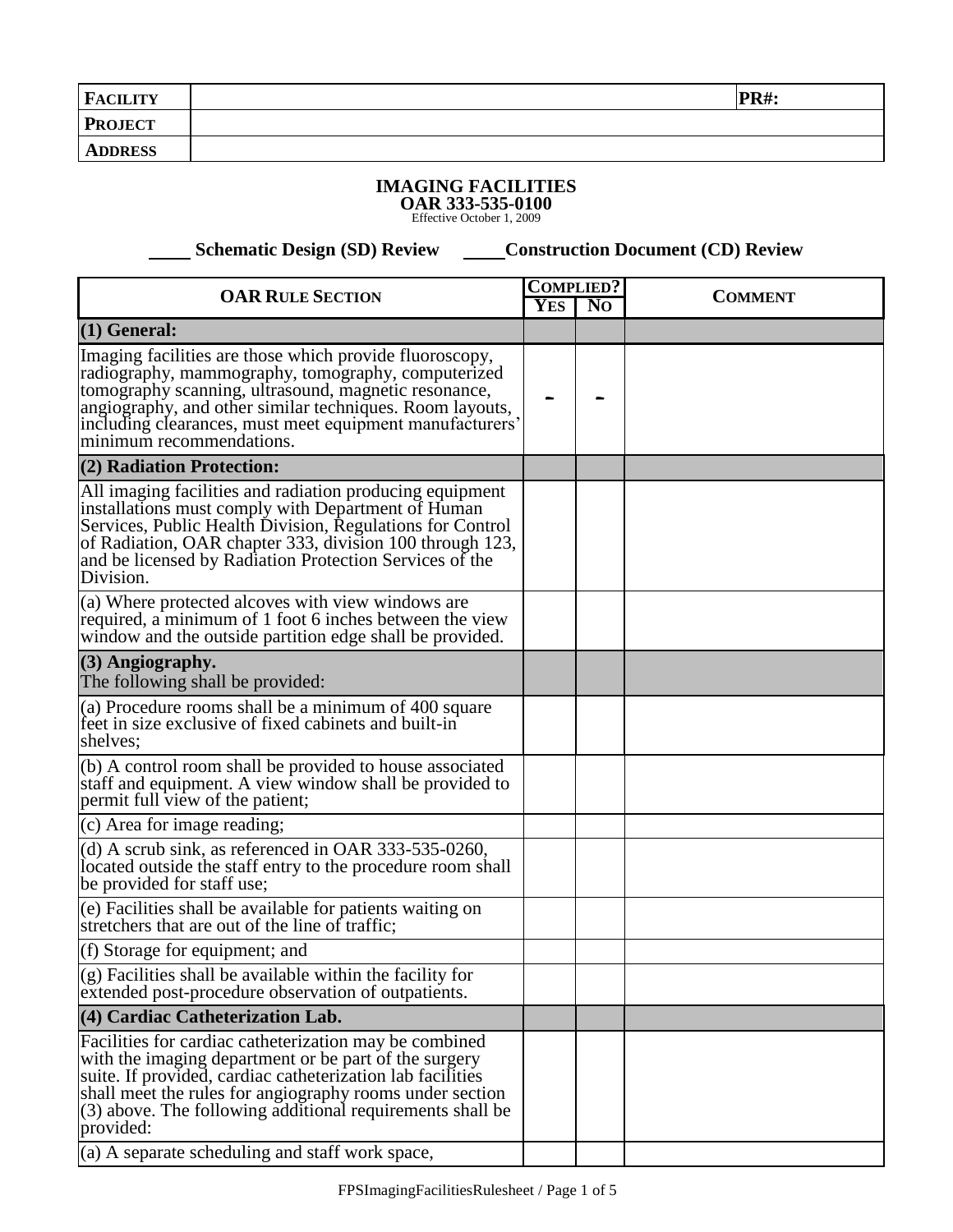| <b>OAR RULE SECTION</b>                                                                                                                                                                                                                                                                                                                                                                                                |  | <b>COMPLIED?</b> | <b>COMMENT</b> |
|------------------------------------------------------------------------------------------------------------------------------------------------------------------------------------------------------------------------------------------------------------------------------------------------------------------------------------------------------------------------------------------------------------------------|--|------------------|----------------|
|                                                                                                                                                                                                                                                                                                                                                                                                                        |  | N <sub>O</sub>   |                |
| cardiologist's office and staff toilet shall be provided when<br>the facilities are located outside the imaging suite;                                                                                                                                                                                                                                                                                                 |  |                  |                |
| (b) There shall be access to a clean assembly/workroom<br>with Hi-vacuum or gravity steam sterilizers and<br>sterilization equipment to accommodate heat sensitive<br>equipment;                                                                                                                                                                                                                                       |  |                  |                |
| (c) Electrophysiology labs. If electrophysiology labs are<br>also provided in accordance with the approved Functional<br>Program, these labs may be located within the<br>catheterization suite or located in a separate functional<br>area proximate to the cardiac care unit; and                                                                                                                                    |  |                  |                |
| (d) For Cardiac Catheterization Lab combined with<br>Surgery refer to 333-535-0110 to be used in conjunction<br>with this section.                                                                                                                                                                                                                                                                                     |  |                  |                |
| (5) Computerized Tomography (CT) Scanning.<br>The following shall be provided:                                                                                                                                                                                                                                                                                                                                         |  |                  |                |
| (a) Procedure rooms shall be configured to accommodate<br>equipment in accordance with the equipment<br>manufacturers' recommendations.                                                                                                                                                                                                                                                                                |  |                  |                |
| (b) When required by the Functional Program, control<br>room(s) shall be located to allow for film processing and<br>designed to accommodate the computer and other controls<br>for the equipment. When viewing of patients is required, a<br>window shall be provided to permit full view of the<br>patient; and                                                                                                      |  |                  |                |
| (c) A conveniently available patient toilet.                                                                                                                                                                                                                                                                                                                                                                           |  |                  |                |
| $(6)$ Diagnostic X-Ray (Radiography).<br>The following shall be provided:                                                                                                                                                                                                                                                                                                                                              |  |                  |                |
| (a) Radiography room(s), sized to accommodate the<br>Functional Program;                                                                                                                                                                                                                                                                                                                                               |  |                  |                |
| $(6)$ Each X-ray room shall include a shielded control<br>alcove designed to provide a full view of the patient when<br>the table is in the tilt position or the chest X-ray is being<br>utilized. For mammography machines with built-in<br>shielding for the operator, the alcove may be omitted when<br>approved by the Department of Human Services, Public<br>Health Division, Radiation Protection Services; and |  |                  |                |
| (c) Rooms primarily utilized for fluoroscopy shall have<br>direct access to a toilet room.                                                                                                                                                                                                                                                                                                                             |  |                  |                |
| (7) Magnetic Resonance Imaging (MRI).<br>The following shall be provided:                                                                                                                                                                                                                                                                                                                                              |  |                  |                |
| (a) MRI procedure room(s) to accommodate<br>the Functional Program and meet equipment<br>manufacturers' recommendations;                                                                                                                                                                                                                                                                                               |  |                  |                |
| (b) Secure storage for patient belongings;                                                                                                                                                                                                                                                                                                                                                                             |  |                  |                |
| $(c)$ A control room with full view of the MRI;                                                                                                                                                                                                                                                                                                                                                                        |  |                  |                |
| (d) A computer room as needed to support the specific<br>equipment installation;                                                                                                                                                                                                                                                                                                                                       |  |                  |                |
| (e) Cryogen storage when service to replenish supplies is<br>not otherwise available;                                                                                                                                                                                                                                                                                                                                  |  |                  |                |
| $(f)$ Power conditioning and voltage regulation equipment<br>as well as direct current (DC) when required by the<br>equipment manufacturer;                                                                                                                                                                                                                                                                            |  |                  |                |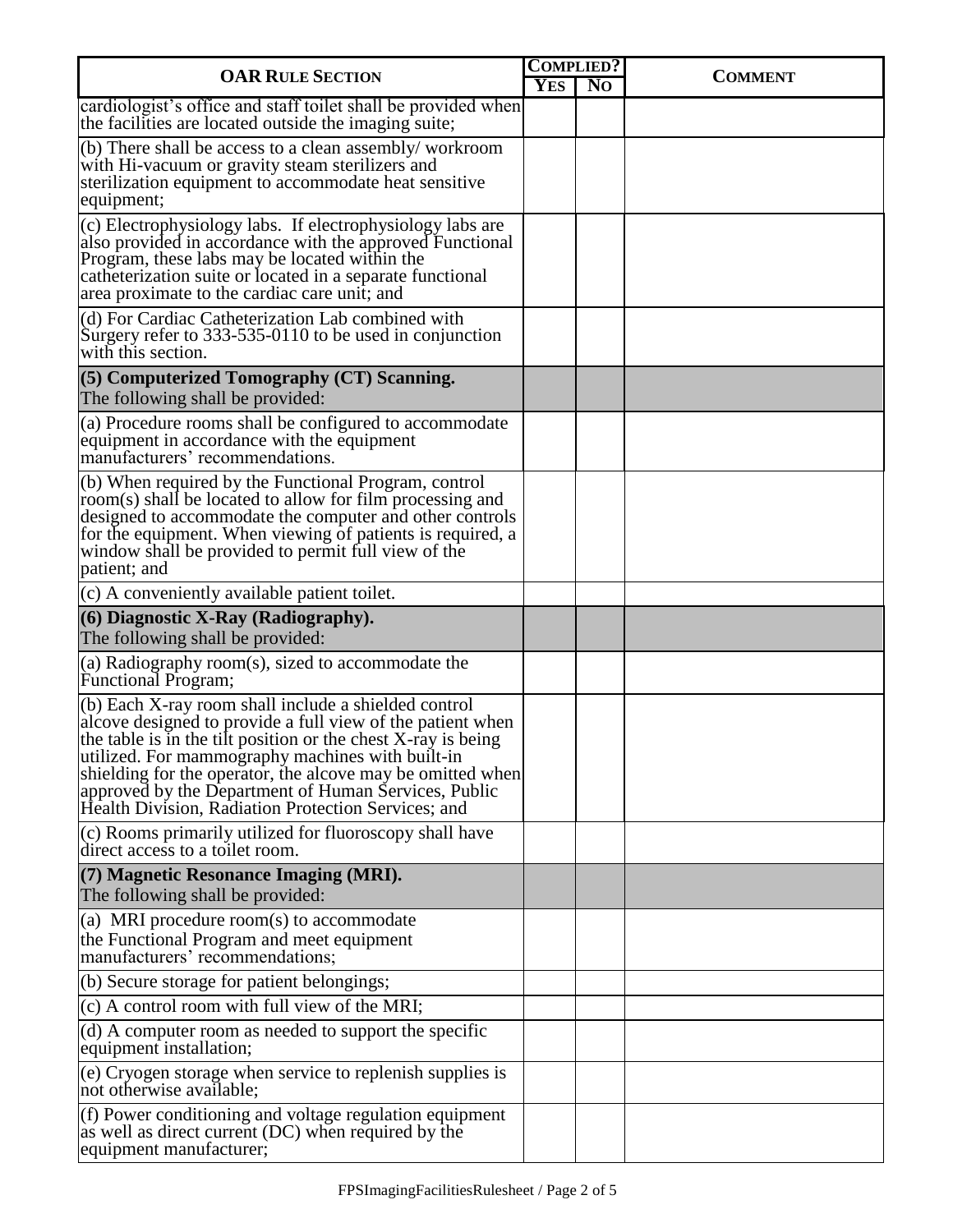| <b>OAR RULE SECTION</b>                                                                                                                                                                                                                                                                                                  |            | <b>COMPLIED?</b> | <b>COMMENT</b> |  |
|--------------------------------------------------------------------------------------------------------------------------------------------------------------------------------------------------------------------------------------------------------------------------------------------------------------------------|------------|------------------|----------------|--|
|                                                                                                                                                                                                                                                                                                                          | <b>YES</b> | N <sub>O</sub>   |                |  |
| $(g)$ Magnetic shielding and radio frequency shielding<br>when required by the equipment manufacturer;                                                                                                                                                                                                                   |            |                  |                |  |
| (h) Patient holding area convenient to the MRI unit and<br>large enough to accommodate stretchers;                                                                                                                                                                                                                       |            |                  |                |  |
| (i) Venting of cryogen exhaust to the outside; and                                                                                                                                                                                                                                                                       |            |                  |                |  |
| (j) Signage shall be provided for the purpose of limiting<br>ferrous material.                                                                                                                                                                                                                                           |            |                  |                |  |
| (8) Ultrasound.<br>The following shall be provided:                                                                                                                                                                                                                                                                      |            |                  |                |  |
| $(a)$ Procedure room $(s)$ meeting equipment<br>manufacturers' minimum room size and configuration<br>recommendations; and                                                                                                                                                                                               |            |                  |                |  |
| (b) A patient toilet room shall be accessible to every 3<br>procedure rooms without traveling through public areas.                                                                                                                                                                                                      |            |                  |                |  |
| (9) Nuclear Medicine.<br>The nuclear medicine area shall include the following:<br>(See also, OAR 333-535-0105(3))                                                                                                                                                                                                       |            |                  |                |  |
| (a) Space requirements. Space shall be adequate to permit<br>entry of stretchers and beds and able to accommodate<br>imaging equipment, electronic consoles, and if present,<br>computer terminals;                                                                                                                      |            |                  |                |  |
| (b) Hand-washing stations provided within each procedure<br>room;                                                                                                                                                                                                                                                        |            |                  |                |  |
| (c) Dose administration area(s) as specified by the<br>Functional Program shall be provided near the preparation<br>area. The area shall provide for visual privacy from other<br>areas due to long periods for dose effects, as well as<br>features for comfortable seating, varied lighting, and<br>entertainment; and |            |                  |                |  |
| (d) Position Emission Tomography (PET). When<br>provided, in addition to the nuclear medicine<br>requirements, PET facilities shall be in accordance with<br>the Functional Program, including the following:                                                                                                            |            |                  |                |  |
| $(A)$ Laboratory and equipment space shall be provided as<br>follows:                                                                                                                                                                                                                                                    |            |                  |                |  |
| $(i)$ Scanner room should be not less than 300 square feet<br>and space for the cyclotron room should be not less than<br>225 square feet with 16 square feet of space safe for<br>storage of parts that may require cool-down periods of one<br>year or more.                                                           |            |                  |                |  |
| (ii) Both hot (radioactive) labs and cold labs, each<br>requiring a minimum of 250 square feet. Blood labs<br>having a minimum of 80 square feet;                                                                                                                                                                        |            |                  |                |  |
| (iii) Patient holding areas capable of accommodating a<br>minimum of 2 stretchers; and                                                                                                                                                                                                                                   |            |                  |                |  |
| (iv) Gas storage areas large enough to accommodate<br>sufficient bottles of gas piped individually to the cyclotron<br>or the lab.                                                                                                                                                                                       |            |                  |                |  |
| $(B)$ Construction requirements capable of providing<br>protection from the high radiation generated from the<br>cyclotron shall be provided.                                                                                                                                                                            |            |                  |                |  |
| $(C)$ Ventilation adequate for the occupancy shall be<br>provided as follows:                                                                                                                                                                                                                                            |            |                  |                |  |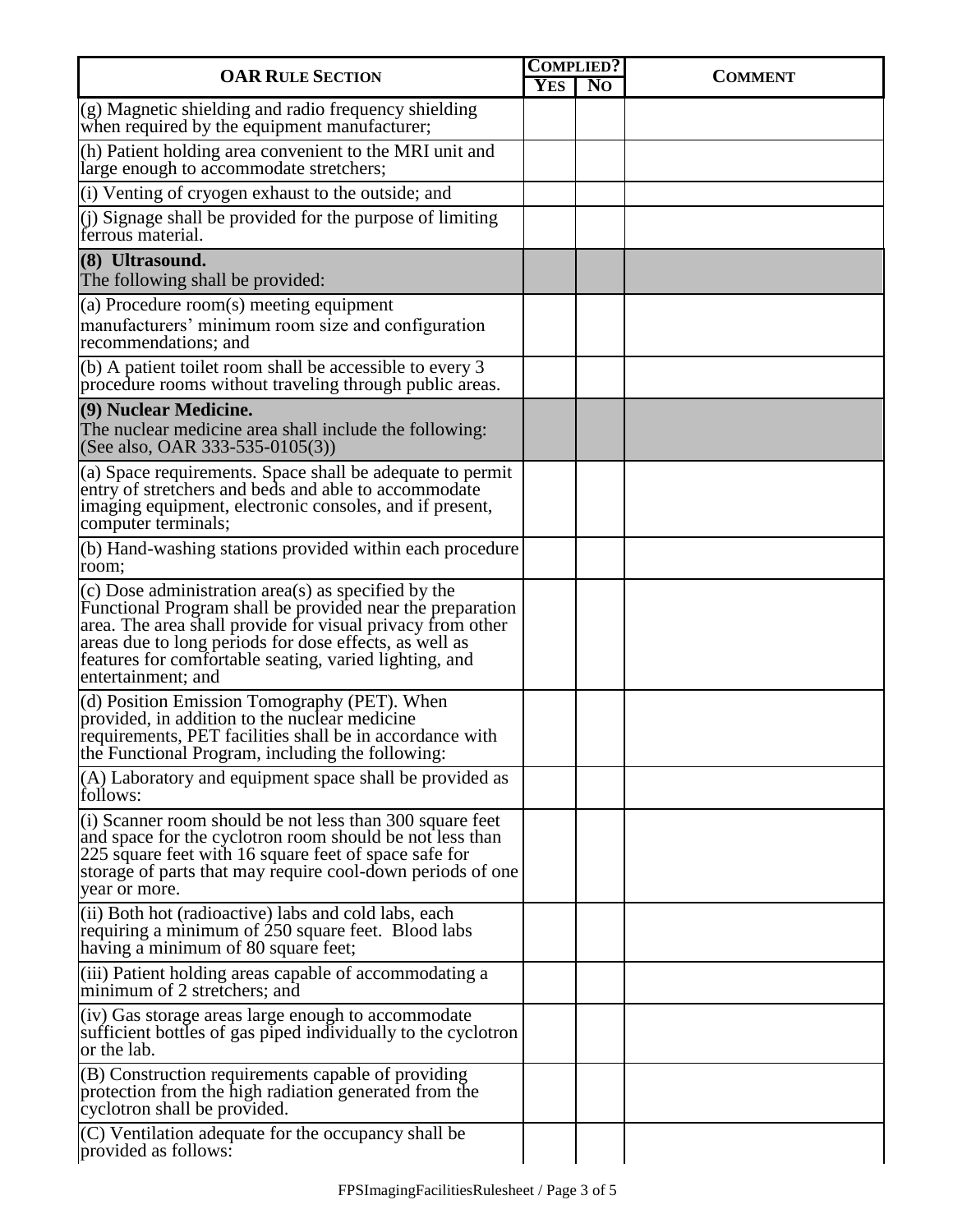| <b>OAR RULE SECTION</b>                                                                                                                                                                                                                                                                                             |  | <b>COMPLIED?</b> | <b>COMMENT</b> |
|---------------------------------------------------------------------------------------------------------------------------------------------------------------------------------------------------------------------------------------------------------------------------------------------------------------------|--|------------------|----------------|
|                                                                                                                                                                                                                                                                                                                     |  | N <sub>O</sub>   |                |
| (i) Compressed air, or equivalent, shall be provided to<br>pressurize a water circulation system;                                                                                                                                                                                                                   |  |                  |                |
| (ii) Special ventilation systems together with monitors,<br>sensors, and alarm systems shall be provided to vent gases<br>and chemicals; and                                                                                                                                                                        |  |                  |                |
| (iii) Regarding heating, ventilating, and air-conditioning<br>systems, the highest pressure shall be in the coldest<br>(radiation) areas and the exhaust shall be in the hottest<br>(radiation) areas. (Redundancy may be important.)                                                                               |  |                  |                |
| $(D)$ A redundant plumbing system connected to a holding<br>tank shall be required to prevent accidental leakage of<br>contaminated water into the regular plumbing system.                                                                                                                                         |  |                  |                |
| $(10)$ Support Spaces.<br>The following spaces shall be common to the imaging<br>department and shall be minimum requirements unless<br>stated otherwise:                                                                                                                                                           |  |                  |                |
| (a) Patient waiting areas, shall provide seating capacity in<br>accordance with the Functional Program;                                                                                                                                                                                                             |  |                  |                |
| (b) Control desk and reception area;                                                                                                                                                                                                                                                                                |  |                  |                |
| (c) Patient holding area, under staff control, designed to<br>accommodate in-patients on stretchers or beds and<br>outpatients, that is not in the path of traffic This area may<br>be shared with the dose administration area and patient<br>waiting areas provided there is visual privacy between the<br>areas; |  |                  |                |
| (d) Patient toilet room with hand-washing station shall be<br>provided and reserved for nuclear medicine patients<br>convenient to waiting and procedure rooms and directly<br>accessible from each fluoroscopy room;                                                                                               |  |                  |                |
| (e) Patient dressing rooms. Dressing rooms with<br>convenient access to waiting areas and procedure rooms<br>shall include a seat or bench, a mirror, and provisions for<br>hanging patient's clothing and securing valuables;                                                                                      |  |                  |                |
| (f) Access to staff toilet, lounge and locker facilities which<br>shall be within or closely available to the department;                                                                                                                                                                                           |  |                  |                |
| $(g)$ Film storage facilities for active and inactive files<br>under departmental administrative control shall be<br>provided to properly secure and protect film against loss<br>or damage. This storage is permitted to be off site;                                                                              |  |                  |                |
| (h) Storage for unexposed film;                                                                                                                                                                                                                                                                                     |  |                  |                |
| (i) Contrast media preparation area with sink, counter and<br>storage to allow mixing of contrast media. Where prepared<br>media is used, this area may be omitted and storage shall<br>be provided for the prepared media;                                                                                         |  |                  |                |
| $(1)$ A darkroom shall be provided for film processing<br>unless the processing equipment does not require a<br>darkroom for loading and transfer.                                                                                                                                                                  |  |                  |                |
| $(k)$ If automatic film processors are used, a receptacle of<br>adequate size with hot and cold water for cleaning<br>processor racks shall be provided;                                                                                                                                                            |  |                  |                |
| (1) Quality control room. An area or room for immediate<br>viewing of film after processing shall be provided unless<br>other viewing facilities are immediately available;                                                                                                                                         |  |                  |                |
| $\vert$ (m) Housekeeping facilities, including a service sink or                                                                                                                                                                                                                                                    |  |                  |                |